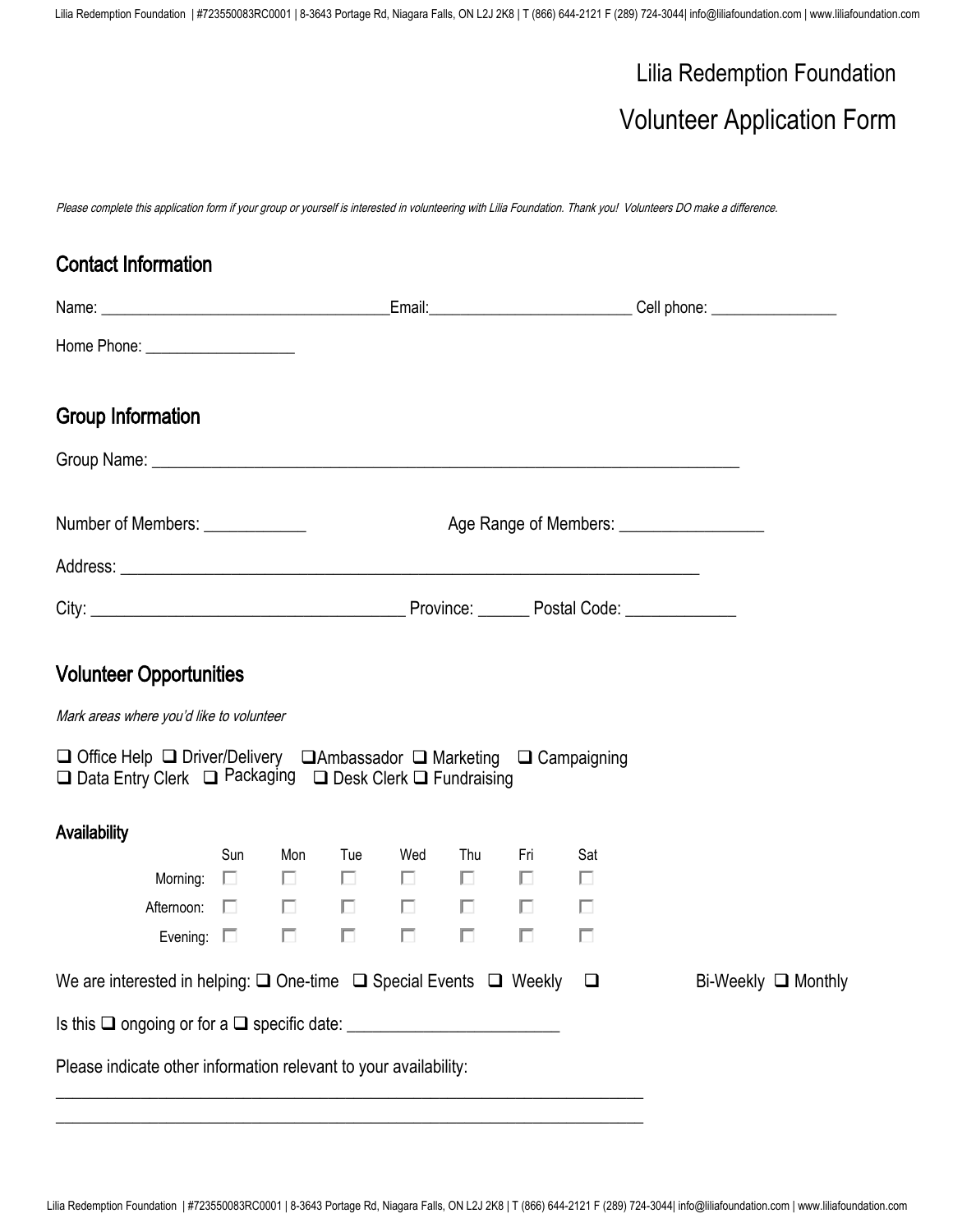## Terms and Conditions of Volunteering

All volunteers should have their own medical insurance. If a volunteer requires medical/hospital attention due to an incident that occurs while volunteering for LILIA FOUNDATION, whether it was a direct result of the work they were instructed to do or not, that volunteer's own medical carrier will be responsible for all medical coverage. The volunteer is expected to report any injury while volunteering immediately to their supervising staff person.

I have read and understand the Terms and Conditions of Volunteering. \_\_\_\_\_ (initial)

#### Photography, Publicity and Release Form

I, \_\_\_\_\_\_\_\_\_\_\_\_\_\_\_\_\_\_\_\_\_\_\_\_\_\_\_\_\_\_\_, give my permission to LILIA FOUNDATION to use my, or my group including minor children's, name, likeness, image, voice, and/or appearance as such may be embodied in any pictures, photos, video recording, audiotapes, digital images, and the like, taken by or made on behalf of LILIA FOUNDATION. I agree that LILIA FOUNDATION has complete ownership of such pictures, etc., including the entire copyright, and may use them for any purpose consistent with the mission. These uses include, but are not limited to illustrations, bulletins, exhibitions, videotapes, reprints, reproductions, publications, advertisements, and any promotional or educational materials in any medium now known or later developed, including the Internet. I acknowledge that I will not receive any compensation for the use of such pictures, etc. Further, I, for myself and on behalf of any minor child, hereby release LILIA FOUNDATION and any related entities, whether separately incorporated or not, including but not limited to LILIA FOUNDATION and related entities' members, directors, officers, executives, administrators, employees, agents, representatives, volunteers, insurers, re-insurers and/or self-insurance administrators and/or representatives and assignees (collectively referred to as the "Releases") from any and all claims and/or damages which may arise out of or are in any way connected with such use.

I have read and understood the Photography, Publicity and Release. .

\_\_\_\_\_\_\_\_\_\_\_\_\_\_\_\_\_\_\_\_\_\_\_ (Signature)

Print Name: \_\_\_\_\_\_\_\_\_\_\_\_\_\_\_\_\_\_\_\_\_\_\_\_\_\_\_\_\_\_\_\_\_\_

I give my consent to LILIA FOUNDATION to use my, or my minor groups, name and likeness to promote the program, its fiscal agent, and/or their activities.

 $\sim$  (initial)

I do not give consent to LILIA FOUNDATION to use my, or my minor groups, name and likeness to promote the program, its fiscal agent, and/or their activities.

 $\sim$  (initial)

## Release of Liability

In consideration for being allowed to participate as a volunteer for LILIA FOUNDATION, I do hereby release and discharge LILIA FOUNDATION, its assignees, officers, agents, employees, and officials and their successors from any and all liability that may be received by me (or by minor child) from all claims and demands of any personal injury to me, damage to my personal property, automobile, or any other personal items, as a result of my willful participation. I further affix my signature to acknowledge that I have reviewed such "Terms and Conditions of Volunteering", and I do willfully elect to participate as a LILIA FOUNDATION volunteer at my own risk.

I have read and understand the Release of Liability. \_\_\_\_\_\_\_ (initial)